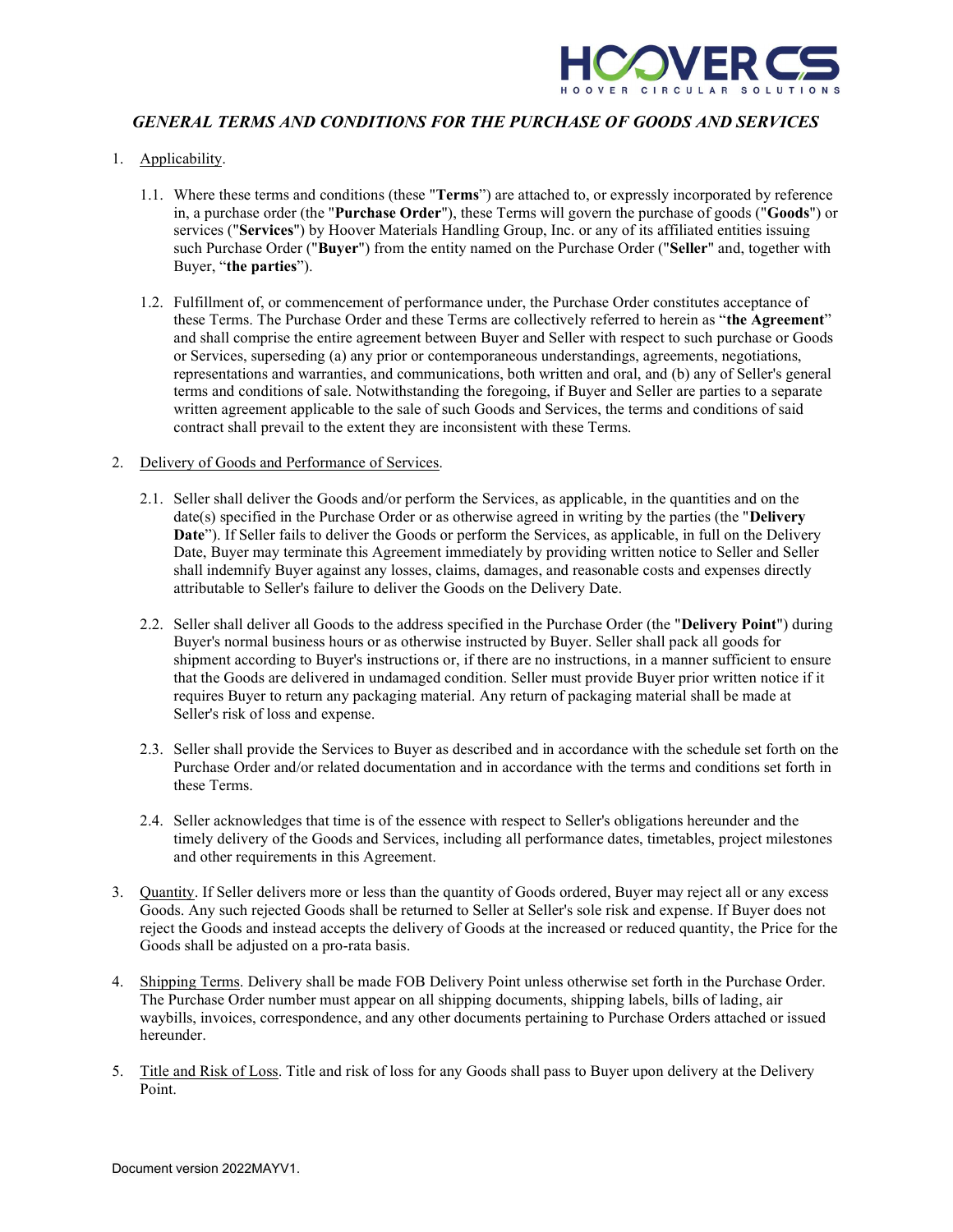

- 6. Inspection and Rejection of Nonconforming Goods. Buyer has the right to inspect the Goods on or after the Delivery Date. Buyer, at its sole option, may inspect all or a sample of the Goods, and may reject all or any portion of the Goods if it determines the Goods are nonconforming or defective. If Buyer rejects any portion of the Goods, Buyer has the right, effective upon written notice to Seller, to: (a) rescind this Agreement in its entirety; (b) accept the Goods at a reasonably reduced price; or (c) reject the Goods and require replacement of the rejected Goods. If Buyer requires replacement of the Goods, Seller shall, at its expense, promptly replace the nonconforming or defective Goods and pay for all related expenses, including, but not limited to, transportation charges for the return of the defective goods and the delivery of replacement Goods. Any inspection or other action by Buyer under this Section shall not reduce or otherwise affect Seller's obligations under the Agreement, and Buyer shall have the right to conduct further inspections after Seller has carried out its remedial actions.
- 7. Price. The price for the Goods or Services shall be the price stated in the Purchase Order (the "Price"). If no price is included in the Purchase Order, the Price shall be the price set out in Seller's published price list in force as of the date of the Purchase Order. Unless otherwise specified in Purchase Order, the Price includes all packaging costs, transportation costs to the Delivery Point, insurance, customs duties and fees and applicable taxes, including, but not limited to, all sales, use or excise taxes. No increase in the Price, regardless of increased material, labor or transportation costs, shall be effective without the prior written consent of Buyer.
- 8. Payment Terms. Seller shall issue an invoice to Buyer on or any time after the completion of delivery and only in accordance with these Terms. Buyer shall pay all properly invoiced amounts due to Seller within sixty (60) days of the receipt of an invoice, except for any amounts disputed by Buyer in good faith. All payments hereunder shall be in US Dollars. Without prejudice to any other right or remedy it may have, Buyer reserves the right to set off at any time any amount owing to it by Seller against any amount payable by Buyer to Seller under this Agreement or otherwise. In the event of a dispute with respect to an invoiced amount, Buyer shall deliver a written statement to Seller no later than fifteen (15) days prior to the date payment is due listing all disputed items with a reasonably detailed description for each. Amounts not so disputed shall be deemed accepted and will be paid within the period set forth in this Section 8. The parties shall seek to resolve any dispute expeditiously and in good faith and Seller shall continue performing its obligations under this Agreement notwithstanding any such dispute.
- 9. Seller's Obligations Regarding Services. Seller shall:
	- 9.1. before the date on which the Services are to start, obtain, and at all times during the term of this Agreement, maintain, all necessary licenses and consents and comply with all relevant laws applicable to the provision of the Services;
	- 9.2. comply with all rules, regulations, and policies of Buyer, including security procedures concerning systems and data and remote access thereto, building security procedures, and general health and safety practices and procedures;
	- 9.3. maintain complete and accurate records relating to the provision of the Services under this Agreement, including records of the time spent and materials used by Seller in providing the Services. During the term of this Agreement and for a period of two (2) years thereafter, upon Buyer's written request, Seller shall allow Buyer to inspect and make copies of such records and interview Seller's personnel in connection with the provision of the Services;
	- 9.4. obtain Buyer's written consent, which shall not be unreasonably withheld or delayed, prior to entering into agreements with or otherwise engaging any person or entity, including all subcontractors and affiliates of Seller, other than Seller's employees, to provide any Services to Buyer (each such approved subcontractor or other third party, a "Permitted Subcontractor"). Buyer's approval shall not relieve Seller of its obligations under the Agreement, and Seller shall remain fully responsible for the performance of each Permitted Subcontractor and its employees and their compliance with this Agreement as if they were Seller's own employees. Nothing contained in this Agreement shall create any contractual relationship between Buyer and any of Seller's subcontractor or suppliers;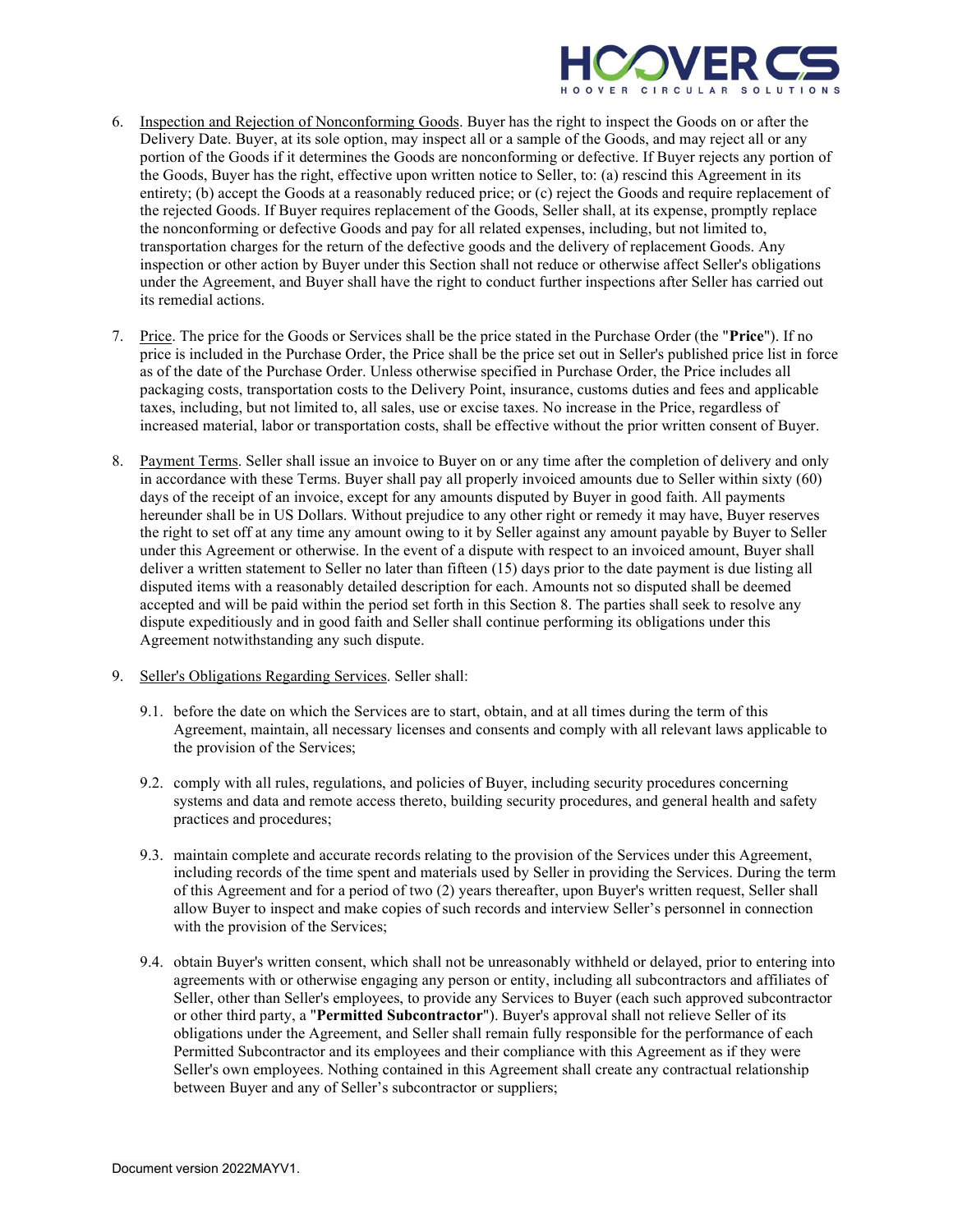

- 9.5. require each Permitted Subcontractor to be bound in writing by the confidentiality provisions of this Agreement, and, upon Buyer's written request, to enter into a non-disclosure or intellectual property assignment or license agreement in a form that is reasonably satisfactory to Buyer;
- 9.6. ensure that all persons, whether employees, agents, subcontractors, or anyone acting for or on behalf of Seller, are properly licensed, certified, or accredited as required by applicable law and are suitably skilled, experienced, and qualified to perform the Services;
- 9.7. ensure that any equipment used in the provision of the Services is in good working order, suitable for the purposes for which it is used, and conforms to all relevant legal standards and standards specified by the Buyer; and
- 9.8. keep and maintain any Buyer equipment in its possession in good working order and not dispose of or use such equipment other than in accordance with the Buyer's written instructions or authorization.
- 10. Change Orders. Buyer may at any time, by written instructions and/or drawings issued to Seller (each a "Change Order"), order changes to the Services. Seller shall within ten (10) days of receipt of a Change Order submit to Buyer a firm proposal for any adjustment of cost directly arising from the Change Order. If Buyer accepts such cost proposal, Seller shall proceed with the Services as modified by the Change Order and at the adjusted price. Seller acknowledges that a Change Order may or may not entitle Seller to an adjustment in the Seller's compensation or the performance deadlines under this Agreement.

## 11. Warranties.

- 11.1. Seller warrants to Buyer that for a period of twelve (12) months from the Delivery Date, all Goods will:
	- 11.1.1. be free from any defects in workmanship, material and design;
	- 11.1.2. conform to applicable specifications, drawings, designs, samples and other requirements or as may be specified by Buyer in the Purchase Order;
	- 11.1.3. be fit for their intended purpose and operate as intended;
	- 11.1.4. be merchantable;
	- 11.1.5. be free and clear of all liens, security interests or other encumbrances; and
	- 11.1.6. not infringe or misappropriate any third party's patent or other intellectual property rights.
- 11.2. Seller warrants to Buyer that it shall perform the Services using personnel of required skill, experience and qualifications and in a professional and workmanlike manner in accordance with generally recognized industry standards for similar services and shall devote adequate resources to meet its obligations under this Agreement.
- 11.3. These warranties set forth in this Section shall survive any delivery, inspection, acceptance, or payment of or for the Goods by Buyer and are cumulative and in addition to any other warranty provided by law or equity. Any applicable statute of limitations shall run from the date of Buyer's discovery of the noncompliance of the Goods or Services with the foregoing warranties. If Buyer gives Seller notice of noncompliance pursuant to this Section, Seller shall, at its own cost and expense, promptly: (i) replace or repair the defective or nonconforming Goods and pay for all related expenses, including, but not limited to, transportation charges for the return of the defective or nonconforming goods to Seller and the delivery of repaired or replacement Goods to Buyer, and, if applicable, (ii) repair or re-perform the applicable Services.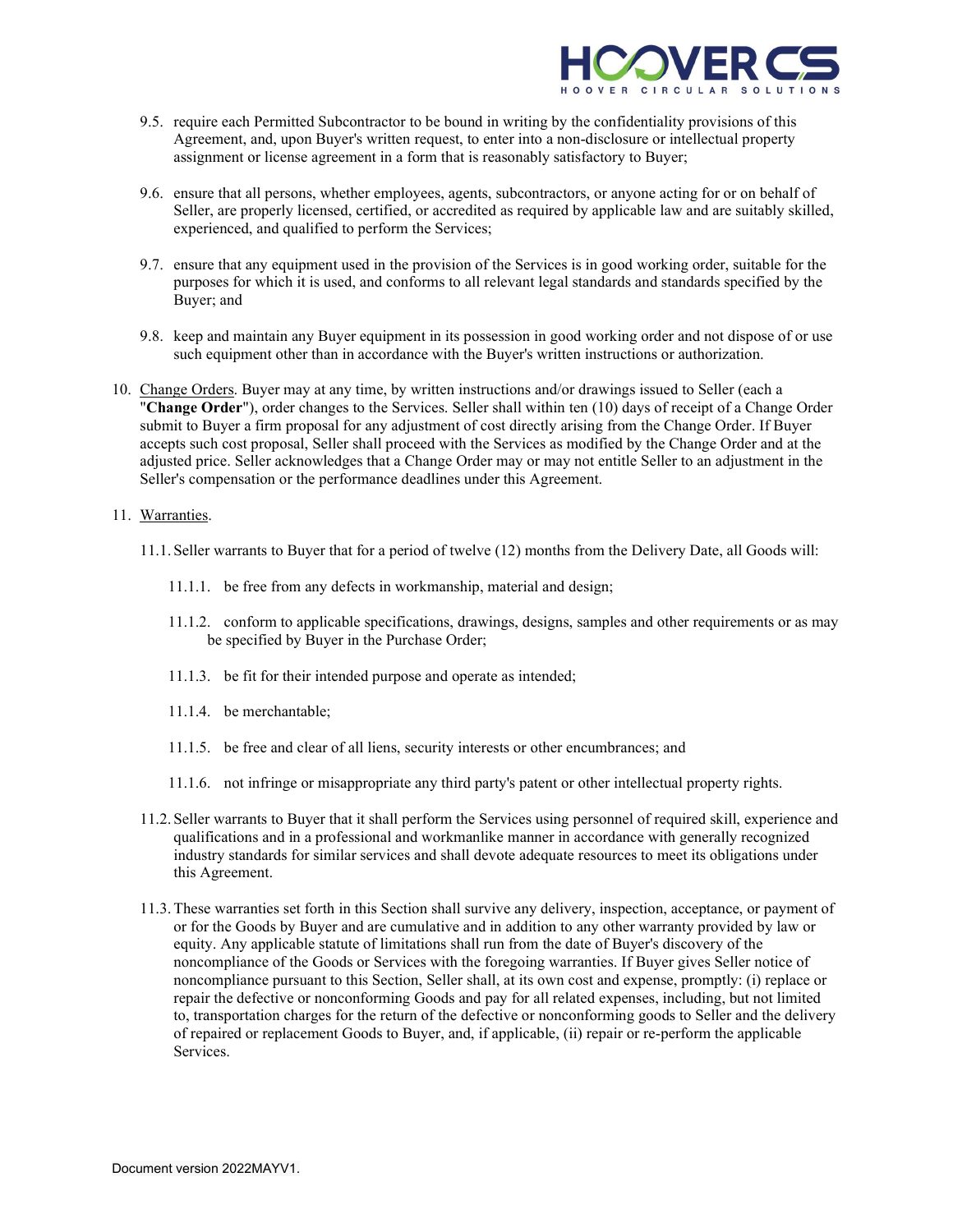

- 12. General Indemnification. Seller shall defend, indemnify and hold harmless Buyer and Buyer's parent company and/or subsidiaries, affiliates, successors or assigns and each of their respective directors, officers, shareholders and employees (collectively, "Indemnitees") against any and all loss, injury, death, damage, liability, claim, deficiency, action, judgment, interest, award, penalty, fine, cost or expense, including reasonable attorney and professional fees and costs, and the cost of enforcing any right to indemnification hereunder and the cost of pursuing any insurance providers (collectively, "Losses") arising out of or related to the Goods and Services, or Seller's negligence, willful misconduct or breach of this Agreement. Seller shall not enter any settlement with respect to any indemnified Losses under this Section without Buyer's prior written consent. IN NO EVENT SHALL EITHER PARTY BE LIABLE TO THE OTHER PARTY FOR ANY INDIRECT, EXEMPLARY, PUNITIVE, SPECIAL, INCIDENTAL, OR CONSEQUENTIAL DAMAGES, OR LOST PROFITS, LOST REVENUE, OR LOST BUSINESS OPPORTUNITIES IN CONNECTION WITH PERFORMANCE OF ITS OBLIGATIONS UNDER THIS AGREEMENT.
- 13. Intellectual Property Indemnification. Seller shall, at its expense, defend, indemnify, and hold harmless Buyer and any Indemnitee against any and all Losses arising out of or in connection with any claim that Buyer's or Indemnitee's use or possession of the Goods or use of the Services infringes or misappropriates the patent, copyright, trade secret or other intellectual property right of any third party. Seller shall not enter any settlement with respect to any indemnified Losses under this Section without Buyer's prior written consent.
- 14. Insurance. Seller shall carry commercial general liability, automobile liability, pollution legal liability, and property coverages in amounts sufficient to satisfy Seller's obligations under this Agreement, but in no event with limits less than \$1,000,000 per occurrence. Seller's insurance policies, whether or not required by this Agreement, shall be endorsed to contain a waiver on the part of the insurer, by subrogation or otherwise, of all rights against Buyer and its affiliated companies. All of Seller's insurance policies, whether or not required by this Agreement, shall be primary (and shall receive no contribution from) any insurance or self-insurance in favor of any member of the Buyer or its affiliated companies. All of Seller's insurance policies, whether or not required by this Agreement, and excluding Worker's Compensation and Professional Liability, shall be endorsed to name Buyer and its affiliated companies as additional insureds.
- 15. Proper Business Practices. As an essential element of this Agreement, Seller acknowledges that it will act in a manner consistent with Buyer's Supplier Code of Conduct (the "Code"), a copy of which has been made available to Seller and is available at the following link: https://hooversolutions.com/sustainability/, in connection with all Goods and Services provided pursuant to this Agreement. Seller is solely responsible to take all necessary measures to ensure Seller and its affiliates, employees, representatives, and Permitted Subcontractors comply with the Code. Seller shall act in a manner consistent with all applicable law with respect to improper or illegal payments and gifts or gratuities (including without limitation the U.S. Foreign Corrupt Practices Act and the UK Bribery Act), and shall not pay, promise to pay or authorize the payment of any money or anything of value, directly or indirectly, to any person for the purpose of illegally or improperly inducing a decision or obtaining or retaining business in connection with this Agreement.
- 16. Compliance with Law. Seller shall comply with all laws, regulations, and ordinances applicable to the Goods or Services. Seller shall maintain in effect all licenses, permissions, authorizations, consents and permits necessary or advisable to carry out its obligations under this Agreement. Seller shall comply with all export and import laws of all countries involved in the sale of the Goods under this Agreement or any resale of the Goods by Seller. Seller assumes all responsibility for shipments of Goods requiring any government import clearance. Buyer may terminate this Agreement if any governmental authority imposes antidumping or countervailing duties or any other penalties on Goods.
- 17. Termination. In addition to any remedies that may be provided under these Terms, Buyer may terminate this Agreement with immediate effect upon written notice to the Seller, either before or after the acceptance of the Goods or the Seller's delivery of the Services, if (a) Seller has not materially performed or complied with any of these Terms, in whole or in part, or (b) Seller becomes insolvent, files a petition for bankruptcy or commences or has commenced against it proceedings relating to bankruptcy, receivership, reorganization or assignment for the benefit of creditors. If Buyer terminates the Agreement for any reason, Seller's sole and exclusive remedy is payment for the Goods received and accepted and Services accepted by Buyer prior to the termination.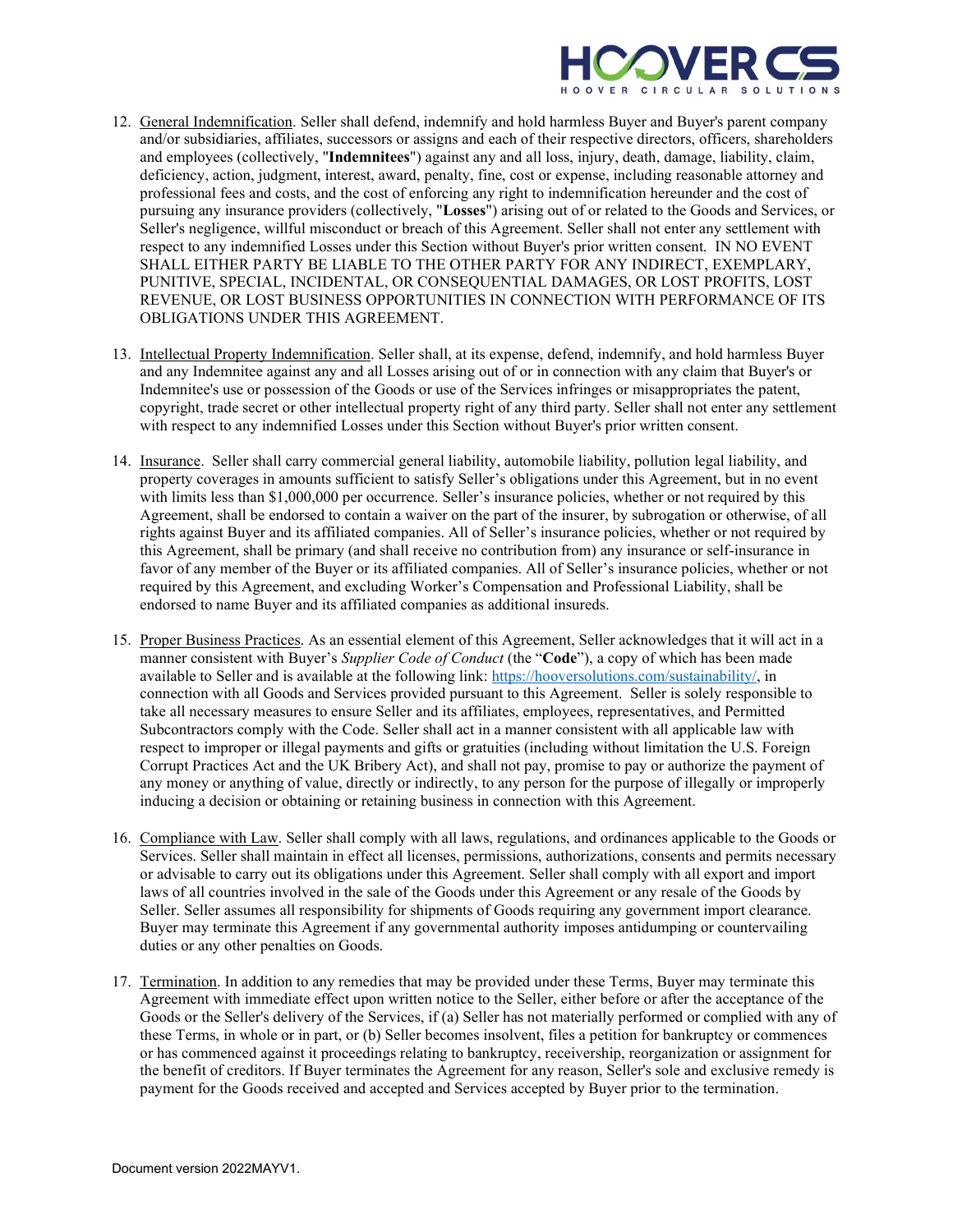

- 18. Waiver. No waiver by Buyer of any of the provisions of this Agreement is effective unless explicitly set forth in writing and signed by Buyer. No failure to exercise, or delay in exercising, any right, remedy, power or privilege arising from this Agreement operates, or may be construed, as a waiver thereof. No single or partial exercise of any right, remedy, power, or privilege hereunder precludes any other or further exercise thereof or the exercise of any other right, remedy, power or privilege.
- 19. Confidential Information. All non-public, confidential or proprietary information of Buyer, including but not limited to, specifications, samples, patterns, designs, plans, drawings, documents, data, business operations, customer lists, pricing, discounts or rebates, disclosed by Buyer to Seller, whether disclosed orally or disclosed or accessed in written, electronic or other form or media, and whether or not marked, designated or otherwise identified as "confidential" in connection with this Agreement is confidential, shall be used by Seller solely for the purpose of performing this Agreement, and may not be disclosed or copied unless authorized in advance by Buyer in writing. Upon Buyer's request, Seller shall promptly return all documents and other materials received from Buyer. Buyer shall be entitled to injunctive relief for any violation of this Section. This Section does not apply to information that is: (a) in the public domain; (b) known to Seller at the time of disclosure; or (c) rightfully obtained by Buyer on a non-confidential basis from a third party.
- 20. Force Majeure. Neither party shall be liable to the other for any delay or failure in performing its obligations under this Agreement to the extent that such delay or failure is caused by an event or circumstance that is beyond the reasonable control of that party, did not arise from such party's fault or negligence, and which by its nature could not have been foreseen by such party or, if it could have been foreseen, was unavoidable ("Force Majeure Event"). Force Majeure Events include, but are not limited to, acts of God or the public enemy, government restrictions, storms, hurricanes, floods, fire, earthquakes, explosion, epidemic, quarantine, war, invasion, hostilities, terrorist acts, riots, strike, embargoes, or industrial disturbances. Seller's economic hardship or changes in market conditions are not considered Force Majeure Events. Seller shall use all diligent efforts to end the failure or delay of its performance, ensure that the effects of any Force Majeure Event are minimized and resume performance under this Agreement as expeditiously as possible. If a Force Majeure Event prevents Seller from carrying out its obligations under this Agreement for a continuous period of more than thirty (30) business days, Buyer may terminate this Agreement immediately by giving written notice to Seller.
- 21. Assignment. Seller shall not assign, transfer, delegate, or subcontract any of its rights or obligations under this Agreement without the prior written consent of Buyer. Any purported assignment or delegation in violation of this Section shall be null and void. No assignment or delegation shall relieve the Seller of any of its obligations hereunder. Buyer may at any time assign or transfer any or all its rights or obligations under this Agreement without Seller's prior written consent to any affiliate or to any person acquiring all or substantially all of Buyer's assets.
- 22. Relationship of the Parties. The relationship between the parties is that of independent contractors. Nothing contained in this Agreement shall be construed as creating any agency, partnership, joint venture or other form of joint enterprise, employment, or fiduciary relationship between the parties, and neither party shall have authority to contract for or bind the other party in any manner whatsoever.
- 23. No Third-Party Beneficiaries. This Agreement is for the sole benefit of the parties hereto and their respective successors and permitted assigns and nothing herein, express, or implied, is intended to or shall confer upon any other person or entity any legal or equitable right, benefit or remedy of any nature whatsoever under or by reason of this Agreement.
- 24. Governing Law. All matters arising out of or relating to this Agreement are governed by and construed in accordance with the internal laws of the State of Texas without giving effect to any choice or conflict of law provision or rule (whether of the State of Texas or any other jurisdiction) that would cause the application of the laws of any jurisdiction other than those of the State of Texas.
- 25. Submission to Jurisdiction. Any legal suit, action or proceeding arising out of or relating to this Agreement shall be instituted in the federal courts of the United States of America or the courts of the State of Texas in each case located in the City of Houston and County of Harris, and each party irrevocably submits to the exclusive jurisdiction of such courts in any such suit, action or proceeding.